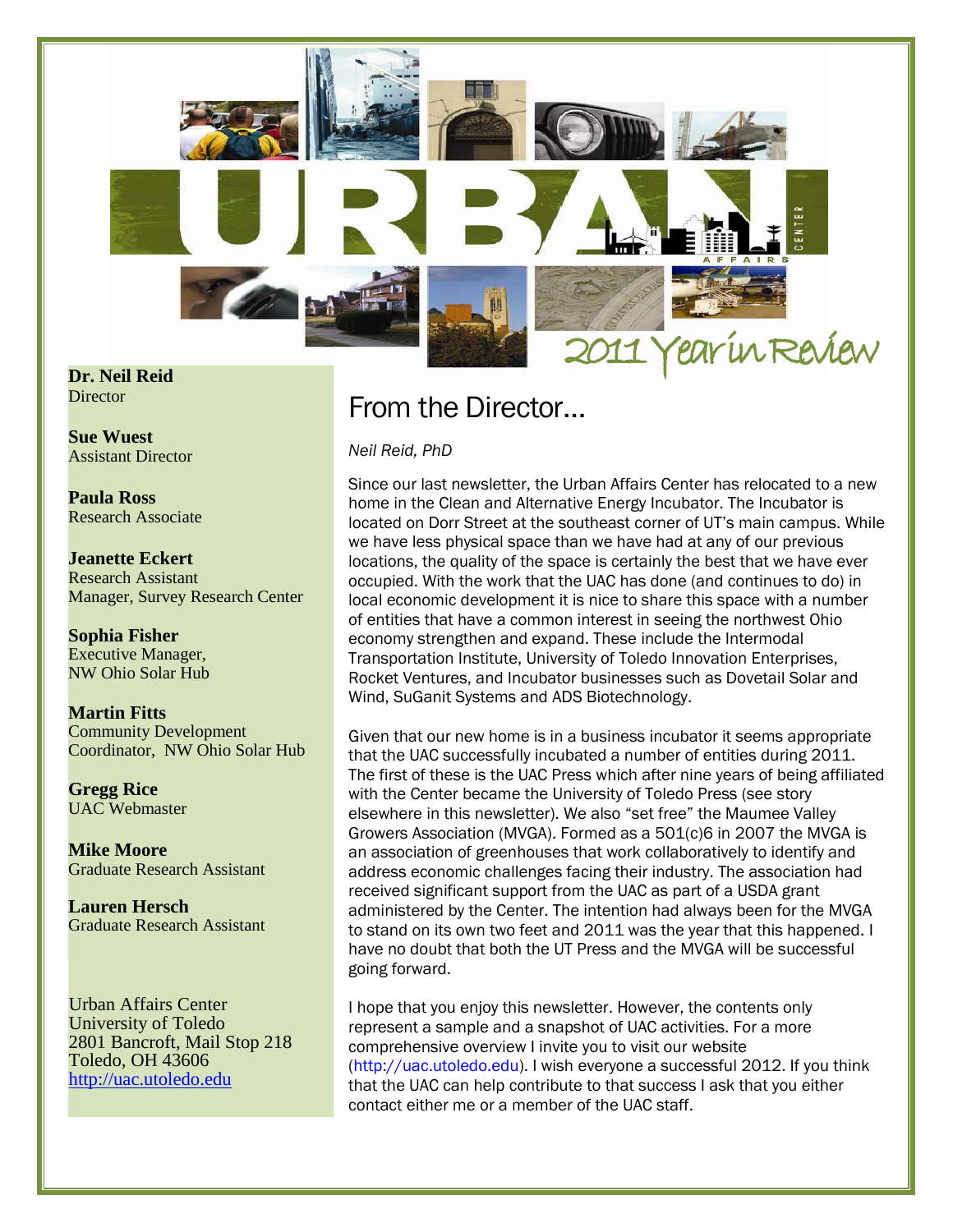### 2011 an Inspiring Year for Local Food Systems Work

2011 saw the Toledo area community coming together to further lay the groundwork for a strong and engaged local food system. The UAC has been working closely with noted food system researcher Ken Meter, of [Crossroads](http://www.crcworks.org/)  [Resource Center,](http://www.crcworks.org/) to look at the economic implications of our food production and consumption both statewide and regionally. For example, Meter's [research](http://uac.utoledo.edu/Publications/ohfood.pdf) found that Ohio consumers buy \$29 billion of food each year, but about \$26 billion of this food is sourced outside of the state. The full report can be found on our website.

The UAC in 2011 also has helped to lay the foundations of an emerging Northwest Ohio Food Council. While the council is still taking shape, the primary goals as identified by participants so far include strengthening existing connections, making new connections where they are missing, and identifying ways that by working together producers, consumers, and policy-makers can build a better food system and increase access to healthy food for all members of our community. Look for more exciting progress on the emerging food council in 2012.

The UAC also organized several successful events to bring members of the community together to learn more about opportunities in our local food system. We welcomed several speakers to Toledo in 2011, including author [Jonathan Bloom,](http://www.wastedfood.com/) who spoke in March to an audience of 100 people at Augsburg Lutheran Church on the topic of wasted food in the US. David Eson, from **Isidore Foods** in Pennsylvania, gave a presentation at the UAC about his successful business model for delivering fresh foods from local producers to customers including faculty and staff at the University of Pittsburgh and an expanding client list that now includes Cleveland and Columbus. In partnership with the Maumee Valley Growers Association and others, the UAC hosted Luc Peeters, from the [Mechelen](http://www.mechelseveilingen.be/) produce auction in Belgium. Peeters presented the successful model of the Mechelen Auction to Northwest Ohio growers, and toured several local greenhouses. Mary Donnell gave an inspiring presentation on the [Green City Growers Cooperative,](http://www.evergreencoop.com/GreenCity/greencity.html) a worker-owned greenhouse that will produce fresh food in the heart of Cleveland. We also welcomed Shoshanah Inwood from The Ohio State University [Center for](http://cffpi.osu.edu/)  [Farmland Policy Innovation,](http://cffpi.osu.edu/) who gave a presentation on creating healthy corner stores.

On April 15th, we hosted our first community local food summit, titled Local Food: Strategies for Jobs and Health. Thanks to a low registration fee and several great cosponsors, attendees included a wide range of community members, and the summit featured Ken Meter as keynote speaker and Phillip Cooley, from [Slows](http://slowsbarbq.com/) 

[Barbeque](http://slowsbarbq.com/) in Detroit, as our lunch presenter. Panel speakers included several nationally recognized experts in food systems research.

The UAC also organized a summer film series. Beginning in May, the film series, titled "Film for Thought", brought together diverse audiences of students, faculty, local food system advocates, and the community to view documentaries about how we produce, market, and consume food. Films that were screened included *King Corn, McLibel, Ingredients, Vanishing of the Bees, and Truck Farm*. If you are interested in showing these or other food-related documentaries to your students or organization, please contact the UAC as many are available for loan.

Over the summer of 2011, local residents who receive SNAP (food stamp) benefits were able to double those benefits when they used them at the Toledo Farmers [Market](http://www.toledofarmersmarket.com/) to purchase locally-grown product. The UAC partnered with the Fair Food Network to bring the Double Up Food Bucks program to Toledo and helped facilitate a committee of local community organizations who contributed matching funds and in-kind support. The program was wildly successful and resulted in hundreds of new visitors to the market and thousands of additional dollars for local farmers.

To further engage students on the topic of our local food system, the UAC sponsored a visit from the staff of the [Real Food Challenge,](http://realfoodchallenge.org/) which included sessions with interested students to empower them to participate in the decisions involving food purchases on campus in an effort to demand more local, sustainable food sources. We also participated in Earth Fest, sponsored annually by the UT Society for Environmental Education, by displaying an informational table and speaking on the connection between our food system and environmental sustainability. On October 24<sup>th</sup>, the UAC participated in the newly resurrected national **Food Day** with a food drive to benefit [Toledo Area Ministries](http://www.tamohio.org/) and informational displays at the Sanger and Main branches of the Toledo-Lucas County Public Library.

Our work in the local foods arena has been funded primarily by a grant from the USDA.

*If you are interested in more information on any of our local food initiatives, please contact Paula Ross at [paula.ross@utoledo.edu.](mailto:paula.ross@utoledo.edu) You can also follow us on [Facebook](https://www.facebook.com/UAC.Local.Food) an[d Twitter.](https://twitter.com/#!/UAC_Local_Food)*

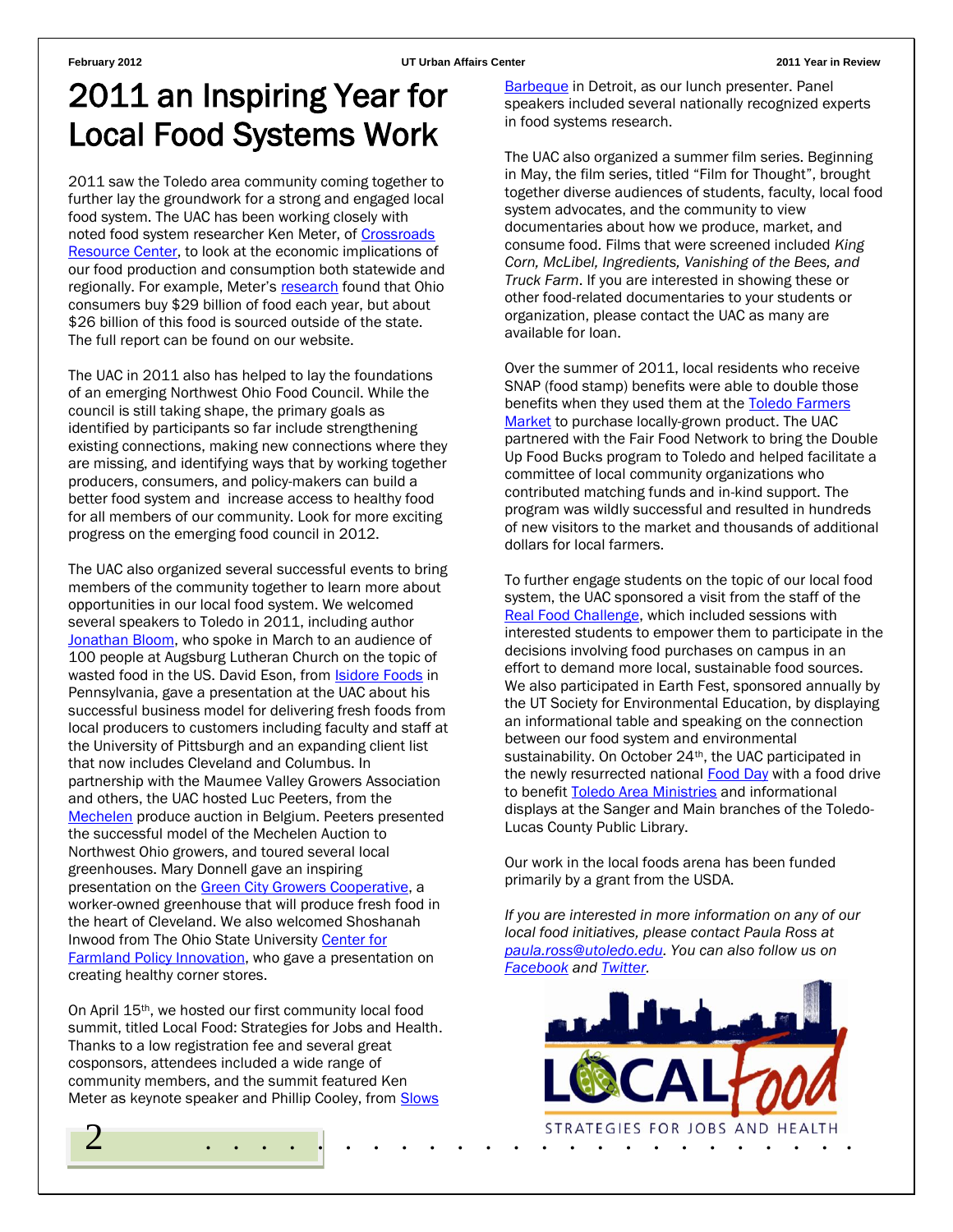## 2010 Conference Generates Publications, Collaboration

In August of 2010, the UAC, in partnership with the International Geographic Union Commission on the Dynamics of Economic Spaces, hosted a three-day conference on Local Food Systems in Old Industrial Regions. The conference attracted over 50 scholars and practitioners from across the United States who presented their research on a variety of aspects of local food systems. The conference also presented attendees with several opportunities to enjoy Toledo's many cultural activities, including a jazz concert at the Toledo Botanical Gardens, wine tasting at the Toledo Museum of Art, and a sunset cruise on the Sandpiper. Attendees also visited a local greenhouse and toured community gardens with Toledo GROWs.

The findings resulting from the conference were published in a special issue of *[Applied Geography](http://www.journals.elsevier.com/applied-geography/)* (Volume 31, Issue 4), and a book, *Local Food Systems in Old Industrial Regions: Spatial Context and Local Practice*, due to be published in 2012 by Ashgate Publishing.

### *UAC Welcomes New Staff*

In 2011, the UAC welcomed two new staff members and two interns. We are pleased to have joining us Sophia Fisher as the Northwest Ohio Solar Hub Manager, and Martin Fitts as the Community Development Coordinator for the Solar Hub project. The Northwest Ohio Solar Hub focuses on promoting entrepreneurship, economic development and commercialization in the solar industry by bringing together top solar researchers, entrepreneurs, manufacturers, education institutions, trade associations and training providers.

We also were happy to have two graduate students working with us in 2011. Michael Moore, a graduate student in the Geography and Planning Department, and Lauren Hersch, a graduate student in the Political Science and Public Administration Department, provided a valuable service to the UAC. Both will continue working with us in the spring of 2012.

# Inaugural Season for Riehm Farms CSA at UT a **Success**

In late 2010, the UAC conducted a survey of UT faculty and staff to measure interest in a fresh foods buying club on campus, inspired by the **Isidore Foods** model in Pennsylvania. The survey revealed strong support for purchasing fresh, local produce on campus. Riehm Farms, a family owned operation located in Tiffin, Ohio, encouraged by the positive results of this survey, began taking signups for a CSA (community supported agriculture) that would deliver fresh, local produce to members on the UT campus every Tuesday. Our survey of the 50 families who were 2011 members showed a positive experience, with this being the first time the majority of them had participated in a CSA. Nearly all participants reported eating more vegetables and trying new ones because of the CSA.

Based on the success of the first season, Riehm Farms is looking forward to expanding the number of members for 2012. In addition, they have added new sites for 2012, including Promedica's Toledo Hospital campus and Maritz Research in Maumee. If you are interested in the convenience of having fresh local produce delivered to you at work weekly throughout the summer, signups for 2012 are currently open on the farm's website, [funacres.net.](http://funacres.net/) You do not need to be a UT employee or student to take advantage of the pickup location. For a list of other area farmers and CSAs, visit [http://maumeevalleyfood.org.](http://maumeevalleyfood.org/)

# UAC Director Appointed NARSC Executive Director

UAC Director Dr. Neil Reid has been appointed as the next Executive Director of the [North American Regional](http://www.narsc.org/newsite/)  [Science Council](http://www.narsc.org/newsite/) (NARSC). NARSC is an interdisciplinary organization whose mission is focused on promoting the scholarly exchange of ideas and knowledge that applies to understanding the functioning of urban and regional economies in North America and across the globe. The Council organizes an annual international conference that provides a forum for interaction and discussion. Dr. Reid learned of his appointment at the annual NARSC meeting that was held in Miami, Florida this past November. He will assume his responsibilities on January 1, 2013.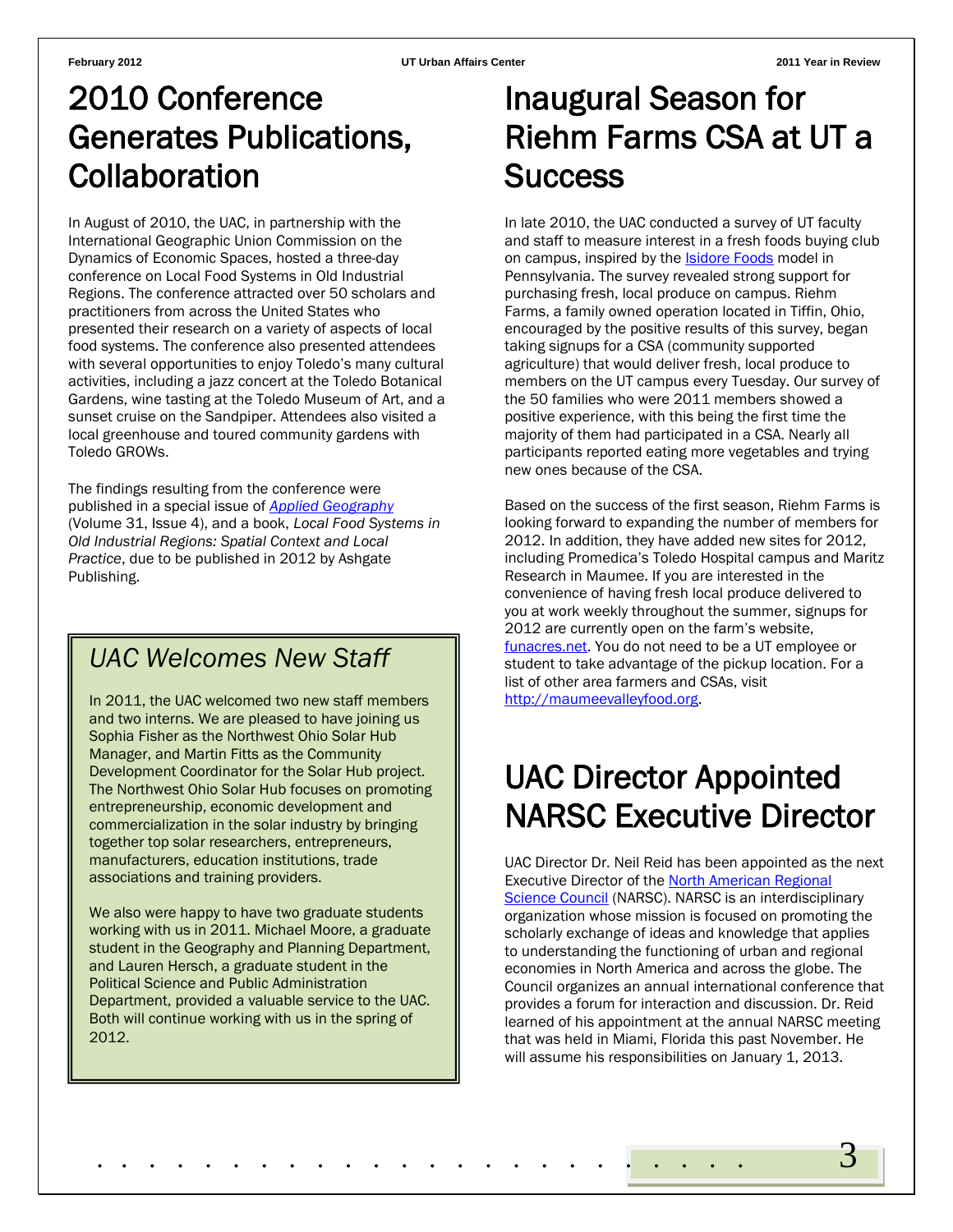## Solar Hub Project Promotes Industry in Northwest Ohio

The Northwest Ohio Solar Hub was created to facilitate the interaction and engagement of existing Ohio solar manufacturing and supply chain companies, research institutions, economic development agencies and other solar stakeholders, with the goal of helping create the most economically viable solar cluster in the United States. The Northwest Ohio Solar Hub is located at the University of Toledo's Clean and Advanced Energy Incubator, and is funded by an Ohio Department of Development grant along with financial partners Bowling Green State University and the University of Toledo.

The Solar Hub is focused on leveraging the solar industry via research and development, cutting-edge manufacturing technology and processes, entrepreneurship and commercialization. The Solar Hub supports economic development efforts leading to job creation and retention and attraction of capital investment. Additionally, the Solar Hub enhances economic development efforts through the branding of Ohio solar initiatives via promotion and product application. The Solar Hub serves to catalyze the formation of new companies in the region, as well as Ohio's current solar supply chain companies.

The Solar Hub staff (Sophia Fisher and Marty Fitts) was in place by July. The Solar Hub's focus in the second half of 2011 has been introducing the Hub and industry cluster concept to numerous solar-related businesses; creating a "solar brand" for the Northwest Ohio solar cluster; and preparing a white paper on the "business case" for state investment and policy support for the solar industry.

### UAC Press is now UT Press

In 2002, the UAC provided a grant for the creation of a publishing outlet for community authors. With a focus on titles intended for general readers as opposed to a purely academic audience, the UAC Press has published over 13,000 copies of 28 titles. 2011 saw the UAC Press transition into the UT Press, now successful and profitable without financial assistance from the UAC. True to our mission, we are proud to have assisted this project in getting off the ground and are pleased to see it flourishing on its own. We look forward to more interesting titles in the years to come.

### *Recent UAC Publications & Reports*

#### 2011:

Beazley, M., Wilkowski, K., Eckert, J. and Wuest, S. (2011). A state of inequity in Ohio: Funding and service disparities between municipalities and townships in Montgomery County, Ohio [\(PDF\)](http://uac.utoledo.edu/Publications/StateOfInequityInOhio2011.pdf)

Eckert, J. and Shetty, S. (2011). Food systems, planning and quantifying access: Using GIS to plan for food retail. *Applied Geography*. 31(4), 1216-1223

Gatrell, J., Reid, N. and Ross, P. (2011). Local food systems, deserts, and maps: The spatial dynamics and policy implications of food geography. *Applied Geography*. 31(4), 1195-1196.

Meter, K. (2011). Ohio's food systems — Farms at the heart of it all [\(PDF\)](http://uac.utoledo.edu/Publications/ohfood.pdf)

### 2012:

Calzonetti, F., Miller, D. and Reid, N. (2012). Building both technology-intensive and technology-limited clusters by emerging research universities: The Toledo example. *Applied Geography*, 34, 265-273.

Eckert, J. and Shetty, S. (2012). Urban food deserts: Policy issues, access, and planning for a community food system. In Neil Reid, Jay Gatrell, and Paula Ross (Eds.), *Local food systems in old industrial regions: Spatial context and local practices* (in press). Ashgate Publishing

Gatrell, J., Reid, N. and Ross, P. (2012). Local food systems in old industrial regions. In Neil Reid, Jay Gatrell, and Paula Ross (Eds.), *Local food systems in old industrial regions: Spatial context and local practices* (in press). Ashgate Publishing

Gatrell, J., Reid, N. and Ross, P. (2012). Toward a relational geography of local food systems: Or wicked food problems without quick spatial fixes. In Neil Reid, Jay Gatrell, and Paula Ross (Eds.), *Local food systems in old industrial regions: Spatial context and local practices* (in press). Ashgate Publishing

Reid, N., Gatrell, J. and Ross, P. (Eds.) (2012). *Local food systems in old industrial regions: Spatial context and local practices* (in press). Ashgate Publishing

Reid, N. and Smith, B. (2012). Assessing the success of an industrial cluster. *International Journal of Applied Geospatial Research* (in press)

4 . . . . . . . . . <u>Commany Beveropment</u>. (whitei, in press) Steiger, T., Eckert, J., Gatrell, J., Reid, N. and Ross, P. (2012). Cultivating narratives: Cultivating successors. *Journal of Agriculture, Food Systems, and Community Development.* (Winter, in press)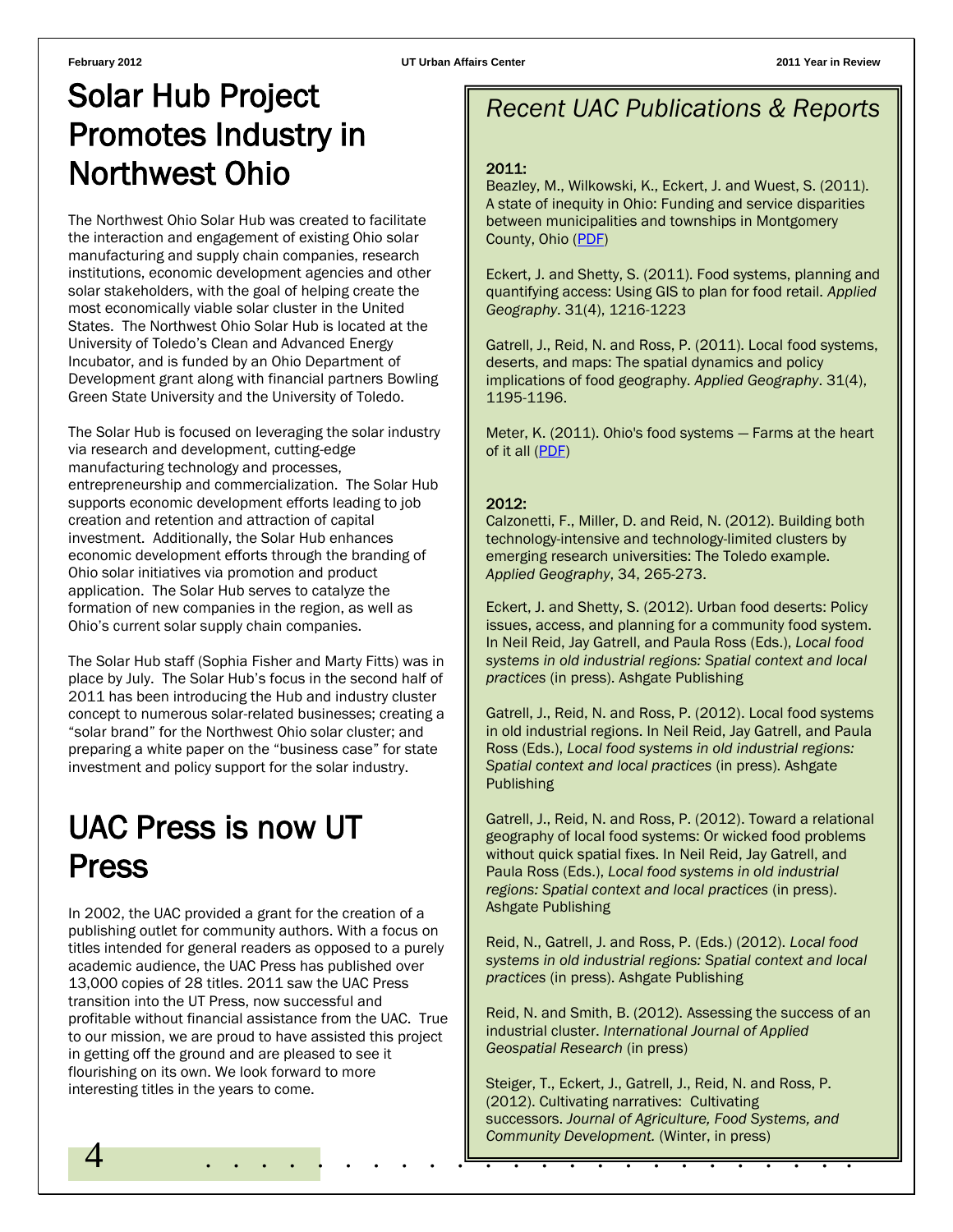# MVGA Transition to **Sustainability**

After several years of incubation, the Maumee Valley Growers Association (MVGA) is now standing on its own. The MVGA is the result of a project that originated in 2003 with the goal of assessing and addressing the competitive challenges facing northwest Ohio's greenhouse nursery industry. The project team included researchers from the UAC as well as Bowling Green State University, Indiana State University and the Ohio State University. The project was funded by the United States Department of Agriculture with the support of Congresswoman Marcy Kaptur.

Over the years, much effort was focused around organizing northwest Ohio's greenhouse industry as an industrial cluster. The objective was to encourage individual growers to work with each other and with academic, government, and community partners to collaboratively solve problems and address challenges facing the industry.

As the project developed, several important accomplishments resulted that created a strong base for future sustainability. Northwest Ohio greenhouse growers branded their effort collaboration under the umbrella of the MVGA. The organization received 501(C)6 non-profit status and began operating as a small business entity establishing bylaws, setting up a Board structure and scheduling regular meetings for all growers to attend.

Developing additional income streams was vital for the MVGA to achieve self-sustainability. One such new income stream was generated through their energy program involving the purchase of both natural gas and electricity. This pooling initiative has expanded regionally, saving growers significant dollars with discounts not normally available to them as individual businesses. At year end, the energy program had grown its membership to approximately 145 companies.

Using the energy program as model, a similar program was established that generates organizational income by promoting the purchase of select greenhouse supplies from one of the area vendors. The more supplies that are purchased, the greater the commission dollars can be contributed to MVGA.

Another valuable program is the marketing purchasing program resulting in up to 70% discounts to participating growers. Again, pooled purchasing, nonprofit rate status and no marketer commissions create a recipe of savings for each participant.

In a 2009 survey almost 60% of the greenhouse growers in northwest Ohio indicated they were optimistic about the future of their business. They attributed this optimism directly to their participation in the Maumee Valley Growers Association.

At least 15 greenhouse businesses/families which actively participate in the organization include family members under 50 years of age who have stayed in the business or returned to the area.

Insight gained through collaboration with research partners at the university, USDA and other organizations remains important. Working closely with the Toledo Area Flower and Vegetable Growers Association (TAFVGA), MVGA continues to promote educational programs offering practical and profitable solutions to the betterment of their operations and the community.

The Maumee Valley Growers Association officially transitioned into a non-grant funded organization as of September 1, 2011. Joe Perlaky was hired as MVGA's consultant to assist the organization through its transition period and beyond. Perlaky previously served as the MVGA project manager.

Initial discussions are underway for a future construction and operation of a new state of the art greenhouse / administration facility to be located on the grounds of TBG.

As MVGA continues through 2012, the organization will continue to fine tune its operation and search for even more value added services to share with its members. There are currently more than 80 retailers, wholesalers and suppliers belonging to the MVGA. To find a local greenhouse and support our local growers, please visit [maumeevalleygrowers.com.](http://www.maumeevalleygrowers.com/)

# UAC Studies Inequities in County Service Delivery

In 2002, the UAC conducted a study of funding and service disparities between incorporated and unincorporated areas within Lucas County. In 2010, the Greater Dayton Area Mayors and Managers Association contracted with the UAC to conduct a similar study for Montgomery County, Ohio. Both studies are available on our website.

The Montgomery County study, like the original Lucas County study, concluded that township residents receive an annual subsidy from the State, County and

. . . . . . . . . . . . . . . . . . . . . . . . 5

…continued on page 6